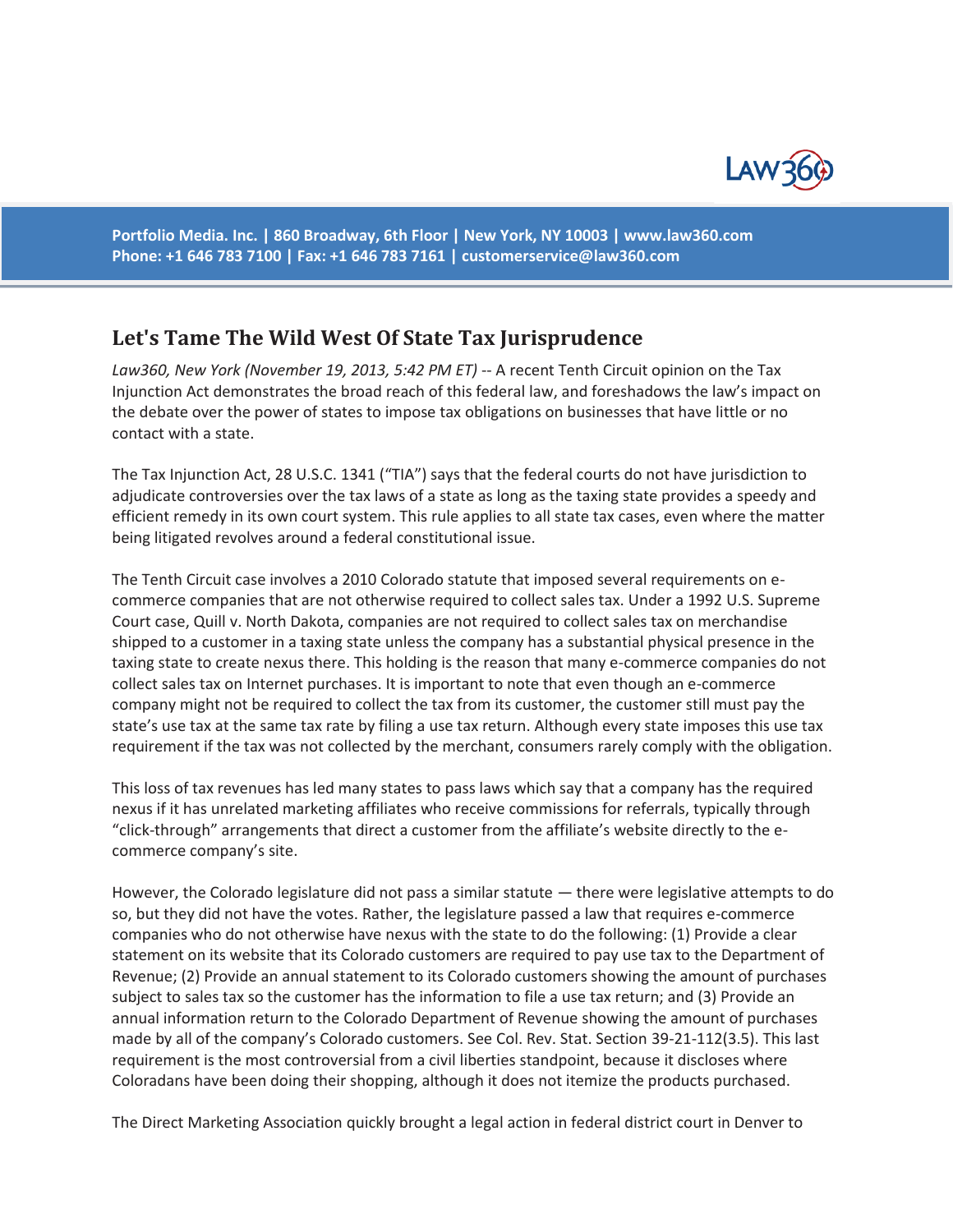challenge the law. Although Colorado moved to dismiss the case on several grounds, lack of jurisdiction because of the TIA was not one of them. The district court went on to strike the Colorado law because it imposed information reporting obligations on e-commerce merchants who do not have nexus with the state that are not imposed on in-state merchants. The court said that this discriminated against the ecommerce merchants, in violation of the interstate commerce clause of the federal constitution. Because the Direct Marketing Association was not challenging the validity of the Colorado tax, but merely a collection enforcement provision, it appears that the district court must have felt that the TIA was not applicable.

On appeal, the Tenth Circuit reversed on procedural grounds, holding that the district court did not have jurisdiction as a result of the Tax Injunction Act. See Direct Marketing Association v. Brohl, No. 12-1175. The court found that the law involved the administration and collection of taxes, and thus was covered by the TIA. The Tenth Circuit remanded the case back to the district court, with instructions to dismiss the case. The DMA's motion to the Tenth Circuit for a rehearing en banc was denied. As of the time of this article, the DMA has indicated that it will pursue its remedies in the state courts of Colorado, rather than seeking review of the Tenth Circuit opinion by the U.S. Supreme Court. Assuming the DMA pursues its remedy in the Colorado courts, this will be the latest in a growing line of state tax case involving material federal constitutional issues that will be decided by state courts.

Decisions from the highest courts of two major states further demonstrate how state courts are framing the agenda for tax issues that will ultimately affect many segments of the population. In 2006, the Supreme Court of New Jersey ruled in Lanco v Director, Division of Taxation, that the U.S. Supreme Court's holding in Quill only applied to state sale taxes, and did not require a company to have a substantial physical presence in New Jersey in order to impose the Garden State's income tax on an intangible property holding company, which did not otherwise have nexus there. To the dismay of many in the state tax community, the U.S. Supreme Court declined to hear this case, allowing the New Jersey Supreme Court to interpret what the U.S. Supreme Court intended when it handed down its ruling in Quill.

Likewise, New York's highest court upheld the Empire State's affiliate marketing nexus law, requiring many e-commerce vendors without a physical presence in New York to collect sales tax, finding that the presence of unrelated marketing affiliates is adequate contact with the state to establish nexus under Quill's "substantial physical presence" test.

The plaintiffs in the New York case have petitioned the Supreme Court to review this case, but in light of the Supreme Court's refusal to hear the Lanco case, it is quite uncertain whether there will be ultimate closure on this question.

The TIA became law in 1948, and was probably a good idea at the time, coming long before the technology boom that resulted in electronic commerce and cloud computing. In the old pre-Internet dark ages, only large corporations with large staffs of state tax compliance personnel could do business on a 50-state level. These companies had the resources to battle state tax authorities in the state courts, where the state tax authorities enjoy a home court advantage. Now that the smallest of e-commerce and software companies are able to compete effectively all over the United States because of advances in technology, perhaps it might be time for Congress to take another look at the TIA.

The federal courts might be a more appropriate forum to adjudicate state tax cases that revolve around important federal constitutional issues, but the hands of federal judges are tied by the TIA. Federal district judges generally have a deeper understanding of federal constitutional principles because they